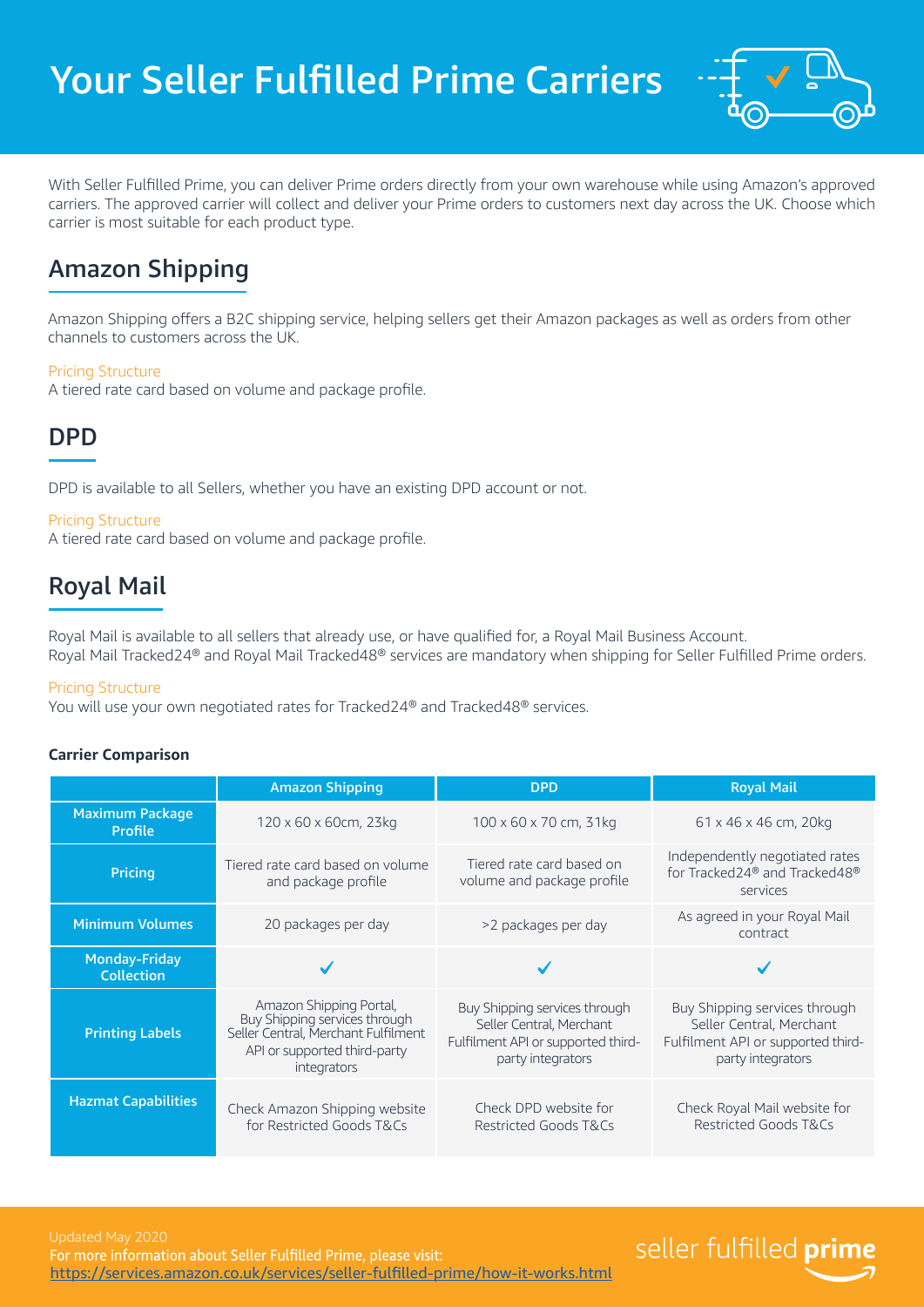# Your Seller Fulfilled Prime Carrier Amazon Shipping



seller fulfilled prime

With Seller Fulfilled Prime, you can deliver Prime orders directly from your own warehouse while using Amazon's approved carriers. The approved carrier will collect and deliver your Prime orders to customers next day across the UK.



## Amazon Shipping

Amazon Shipping offers a B2C shipping service, helping sellers get their Amazon packages as well as orders from other channels to customers across the UK.

### Pricing Structure

Amazon Shipping offers a tiered rate card based on volume and package profile.

#### Carrier Benefits

- Track packages in real time from your warehouse to your customer's door
- Guaranteed daily pick-up between 2:30-6pm from Monday to Friday, with optional weekend collections
- No extra fees for residential delivery, peak fees, fuel surcharge, or to deliver on weekends
- Ship orders from Amazon, your own website and other channels, starting from 20 parcels a day
- Auto-approved claims help you get paid faster
- See new Amazon orders in one place
- Print shipping labels and pack-slips for multiple orders at once. Also, easily ship orders with multiple items

#### Carrier Requirements

- Warehouse address must be located in an eligible postal area
- Minimum order volume: 20 packages per day
- Maximum package size: 120 x 60 x 60 cm, 23 kg. In some instances, you may be required to palletise packages for collection
- Amazon Shipping do not carry Hazmat or Lithium Batteries
- Collection from one posting location

### Carrier Overview

|                                                                          | <b>Amazon Shipping</b>                                                                                                                |
|--------------------------------------------------------------------------|---------------------------------------------------------------------------------------------------------------------------------------|
| <b>Maximum Package Profile</b>                                           | $120 \times 60 \times 60$ cm, 23kg                                                                                                    |
| <b>Pricing</b>                                                           | Tiered rate card based on volume and package profile                                                                                  |
| <b>Minimum Volumes</b>                                                   | 20 packages per day                                                                                                                   |
| <b>Monday to Friday Collection,</b><br>with weekend collections optional |                                                                                                                                       |
| <b>Printing Labels</b>                                                   | Amazon Shipping Portal, Buy Shipping services through Seller Central,<br>Merchant Fulfilment API or supported third-party integrators |
| <b>Hazmat Capabilities</b>                                               | Check Amazon Shipping website for Restricted Goods T&Cs                                                                               |

For more information about Seller Fulfilled Prime, please visit: <https://services.amazon.co.uk/services/seller-fulfilled-prime/how-it-works.html>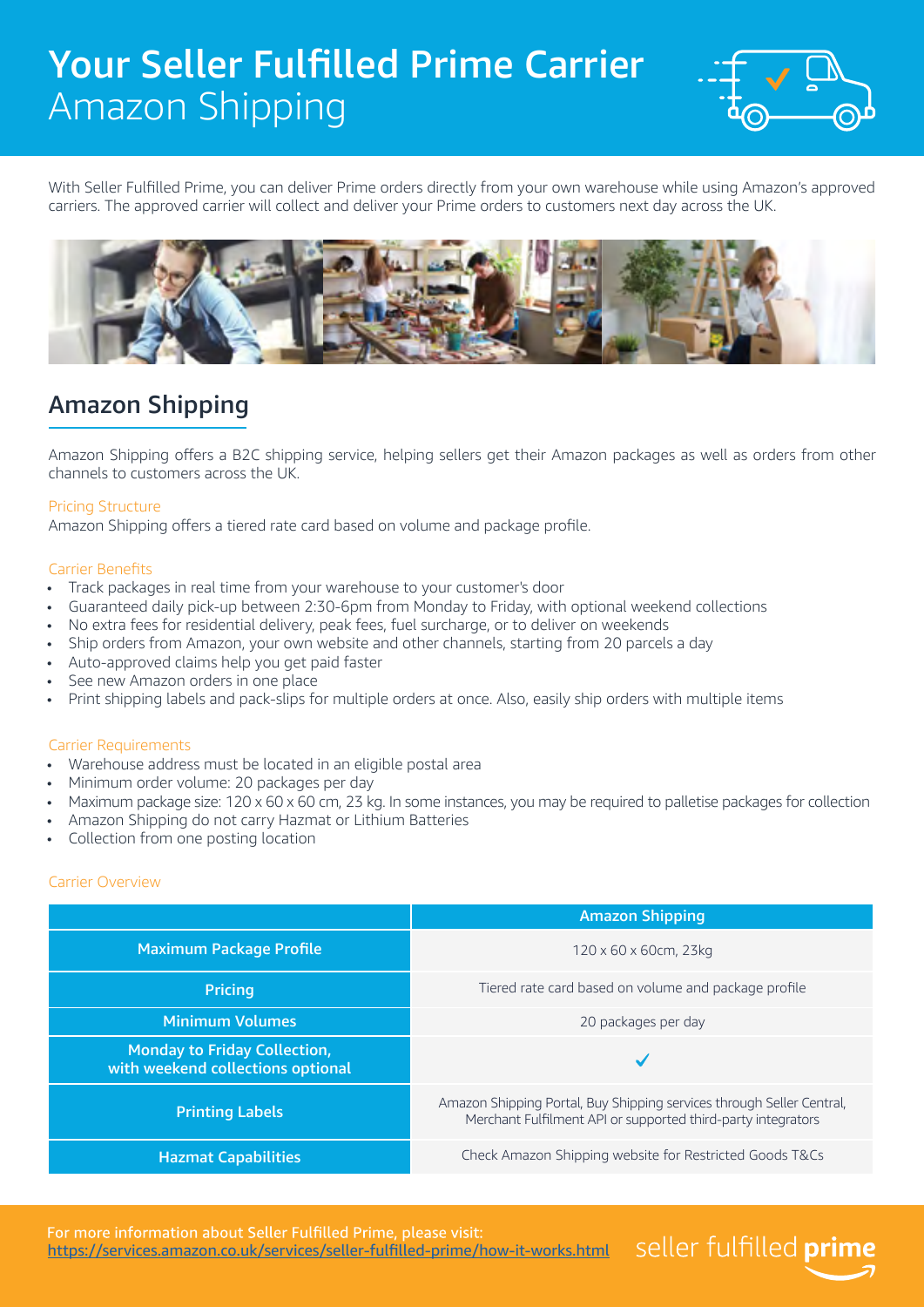# Your Seller Fulfilled Prime Carrier DPD



seller fulfilled prime

With Seller Fulfilled Prime, you can deliver Prime orders directly from your own warehouse while using Amazon's approved carriers. The approved carrier will collect and deliver your Prime orders to customers next day across the UK.



## **DPD**

DPD is available to all Sellers, whether you have an existing DPD account or not.

### Pricing Structure

DPD offers a tiered rate card based on volume.

### Carrier Benefits

- DPD are experts at handling bigger and heavier items; servicing products up to 31kg
- DPD has the capability to carry limited quantities of dangerous goods, lithium batteries and some hazmat products. However, this has to be agreed between yourself and DPD on a case by case basis. Please refer to the DPD T&Cs for more details

### Carrier Requirements

- Maximum package profile: 100 x 60 x 70 cm, 31kg
- Minimum order volume: >2 packages per day

### Carrier Overview

|                                   | <b>DPD</b>                                                                                                    |
|-----------------------------------|---------------------------------------------------------------------------------------------------------------|
| <b>Maximum Package Profile</b>    | $100 \times 60 \times 70$ cm, 31kg                                                                            |
| <b>Pricing</b>                    | Tiered rate card based on volume                                                                              |
| <b>Minimum Volumes</b>            | >2 packages per day                                                                                           |
| <b>Monday - Friday Collection</b> | $\checkmark$                                                                                                  |
| <b>Printing Labels</b>            | Buy Shipping services through Seller Central, Merchant<br>Fulfilment API or supported third-party integrators |
| <b>Hazmat Capabilities</b>        | Check DPD website for Restricted Goods T&Cs                                                                   |